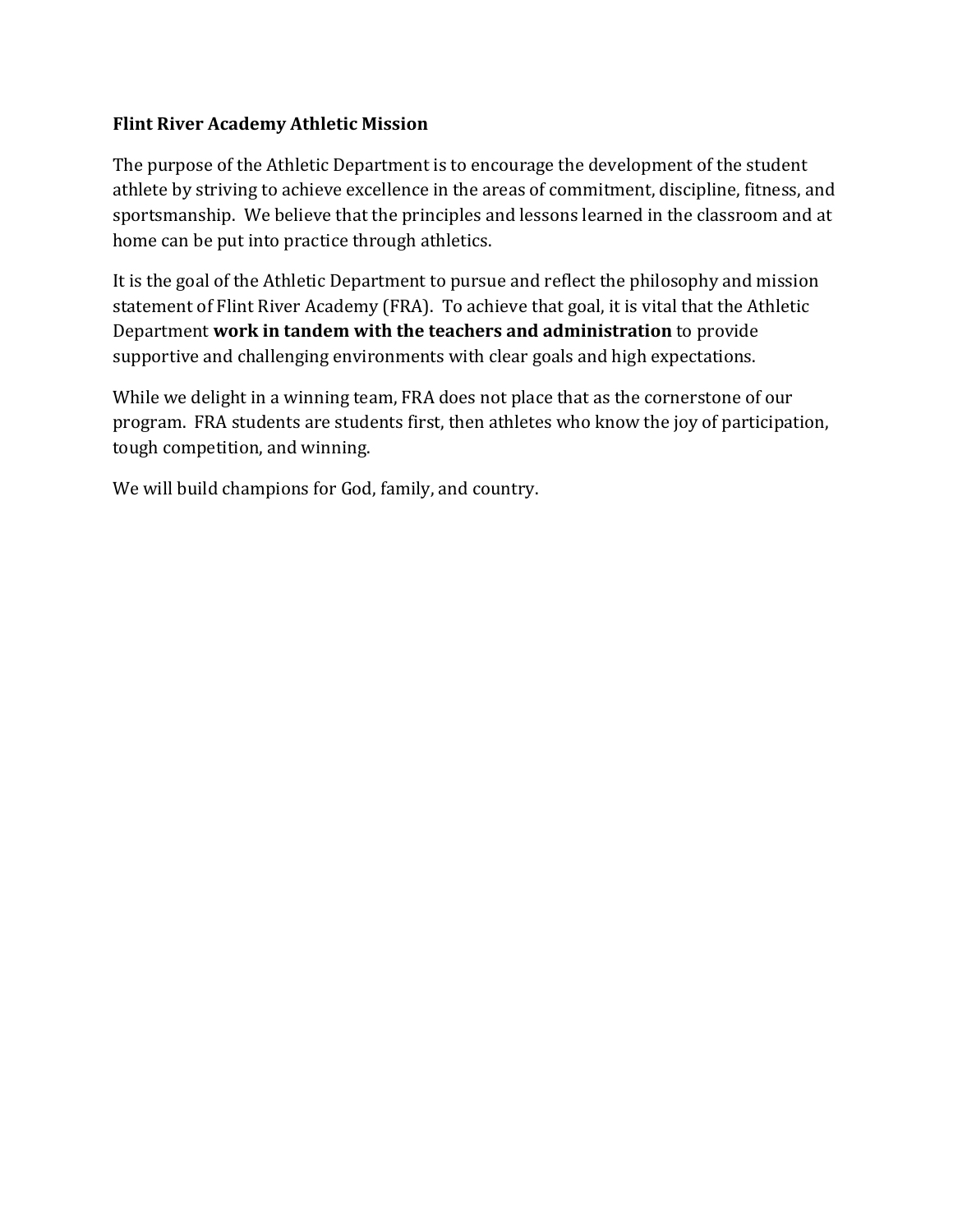## **Athletic Mission**

The Flint River Academy athletic department encourages the development of the studentathlete by striving to achieve excellence in the areas of commitment discipline, fitness, and sportsmanship. We believe that the principles and lessons learned in the classroom and at home can be put into practice through athletics.

Flint River takes pride in its athletic teams and programs, which encourage student participation, support, and total physical effort on the fields of play. While we delight in a winning team, Flint River does not place that as the cornerstone of our program. Flint River students are students first, then athletes who know the joy of participation, competition, and winning. We will play every game/match/event and practice with sportsmanship and integrity.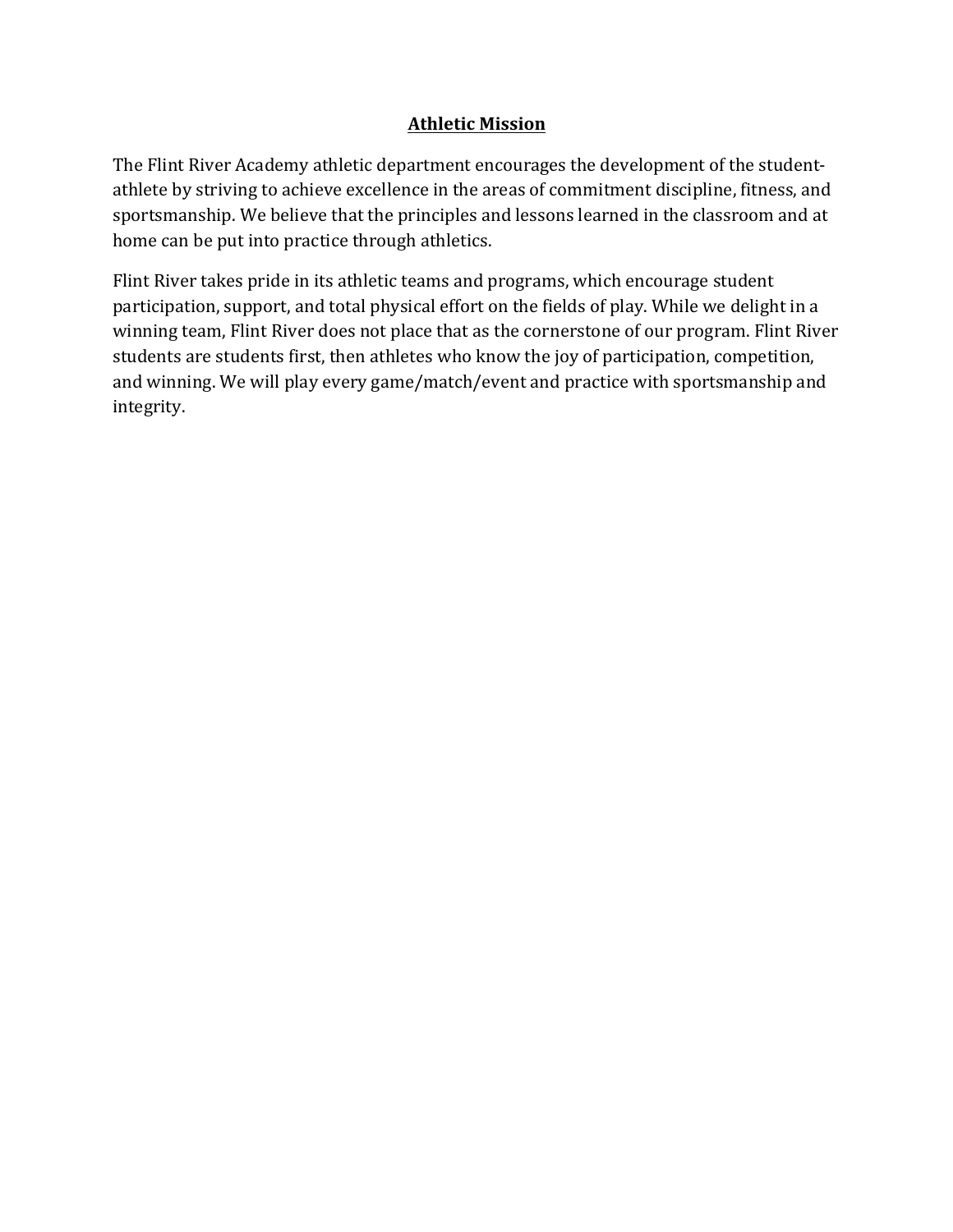## **Athletic Purpose**

Flint River Academy is committed to developing and maintaining an outstanding and competitive athletic program. It is the goal of the athletic department to work in tandem with teachers and administration to provide supportive and challenging environments with high expectations. Our program is designed to:

Provide unifying activity open to the entire school and community through participation as team members or as spectators.

Assist in the development of relationships with other schools and communities.

Provide a vehicle for personal growth and development among students.

Contribute to the development of school spirit.

Develop the concept of teamwork and an understanding of subordinating personal desires in the interest of a productive, cooperating effort.

Test capabilities and help determine limits of physical ability and endurance.

Develop self-esteem and the ability to deal with adversity.

Develop control of emotions in tense situations.

Develop the ability to handle success and cope with failure.

Develop an understanding of the lessons that can be learned from mistakes while striving for excellence.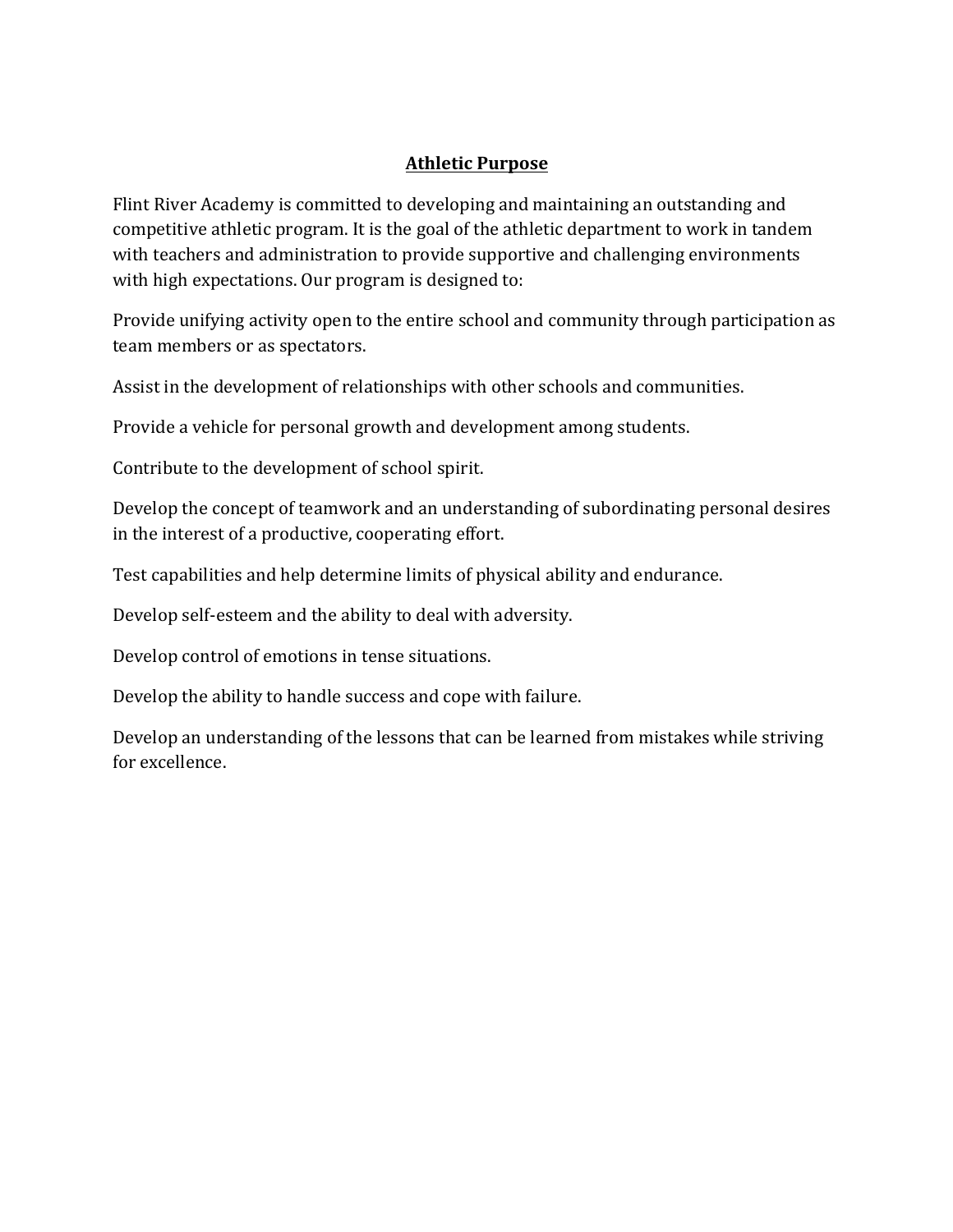### **Athletic Expectation and Objectives**

It is expected that everyone associated with FRA athletics will support and encourage our players as well as one another. We cheer for Flint River Academy and not against the other teams. At FRA athletic excellence shall include the following personal benefits:

- 1. Provide personal enjoyment and a sense of accomplishment.
- 2. Develop the concept of teamwork and an understanding of subordinating personal desires in the interest of a productive cooperative effort.
- 3. Test capabilities and help determine limits of physical ability and endurance.
- 4. Develop self-esteem and the ability to deal with adversity.
- 5. Develop control of emotions in tense situations.
- 6. Develop the ability to handle success and cope with failure.
- 7. Provide an understanding of the importance of thorough knowledge of fundamentals in any endeavor and the value of proper preparation for effective performance.
- 8. Develop an understanding of the lessons that can be learned from mistakes while striving for excellence.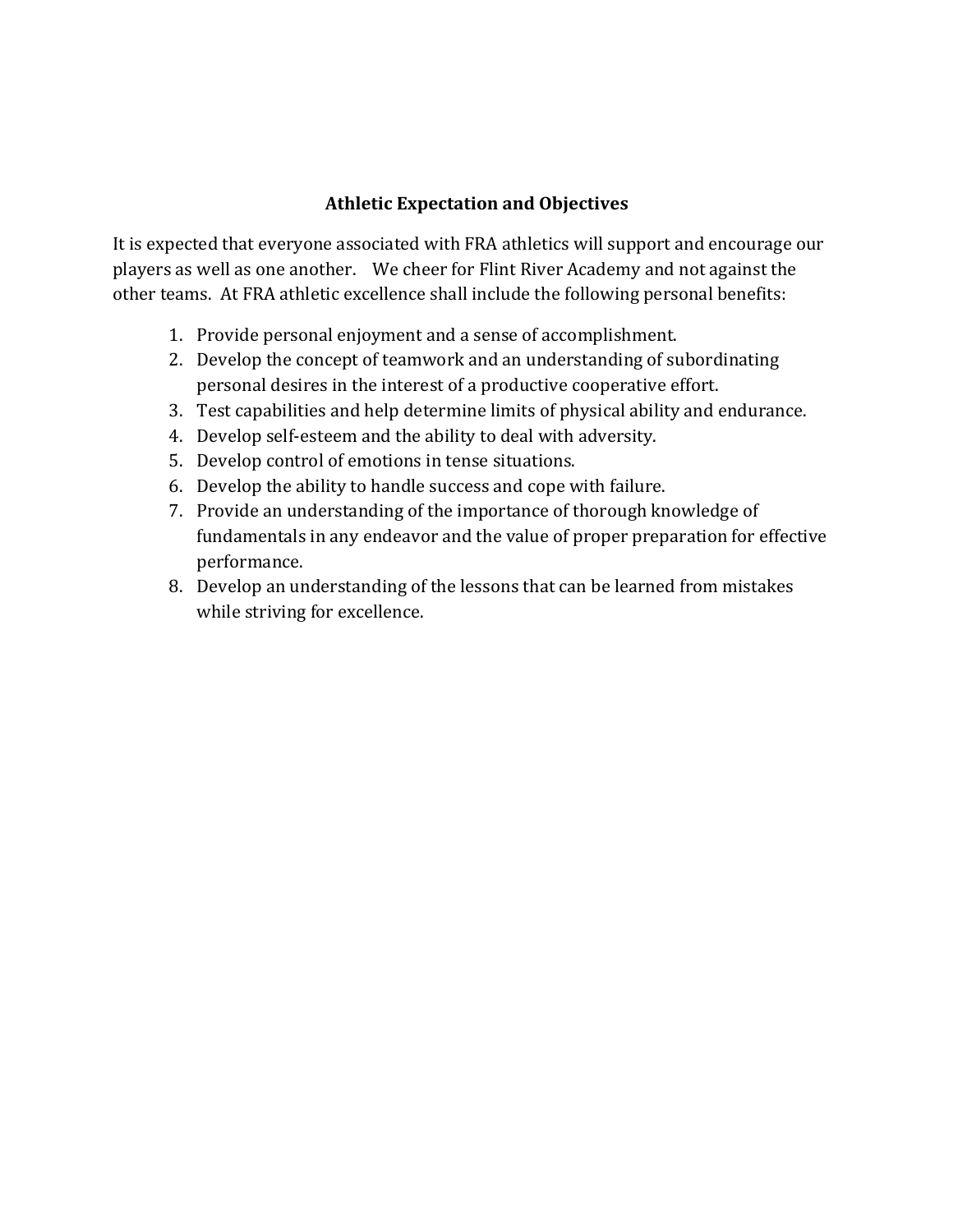## **Coaches' Ethics**

## **Role of Coaches**

Coaches are one of the significant components of our athletic program as we strive for excellence. They have the responsibility of molding the attitudes, behaviors, and desires of our student athletes. In order to be considered an effective coach and role model, our coaches must be thoroughly knowledgeable in their sports, capable of detailed preparation, able to motivate athletes, to make adjustments during competition, and to provide positive situations for our student-athletes.

### **Coaches' Ethics**

Coaches are given the privilege and responsibility of to be the face of Flint River Academy. How we carry ourselves as coaches often times is the definition to students, parents, and the community what it means to be a part of Flint River Academy. With that being said, it is essential that we maintain a high standard of character and respect for our parents, players, fellow coaches, teachers, administration, and other schools. Good sportsmanship is of the utmost importance.

Coaches must demonstrate their acceptance of the leadership role in matters of respect, authority, and general behavior.

Coaches should continually strive to increase their knowledge of their sport and teaching methods by attending clinics, workshops, and collaborating with experienced coaches in their sport.

Coaches should maintain fair and unprejudiced relationships with players and parents.

Coaches should support their colleagues' programs and not infringe upon another coaches' season. 

Coaches should collaborate with other coaches to implement department wide scheduling of programs.

Coaches are expected to attend all department, school, and association meetings as required. As conflicts arise, coaches should contact school administration in a timely manner.

Coaches are required to uphold the school standard on rules pertaining to on campus use of tobacco, alcohol, and drug use.

Coaches should refrain from the use of profanity in front of students and athletes.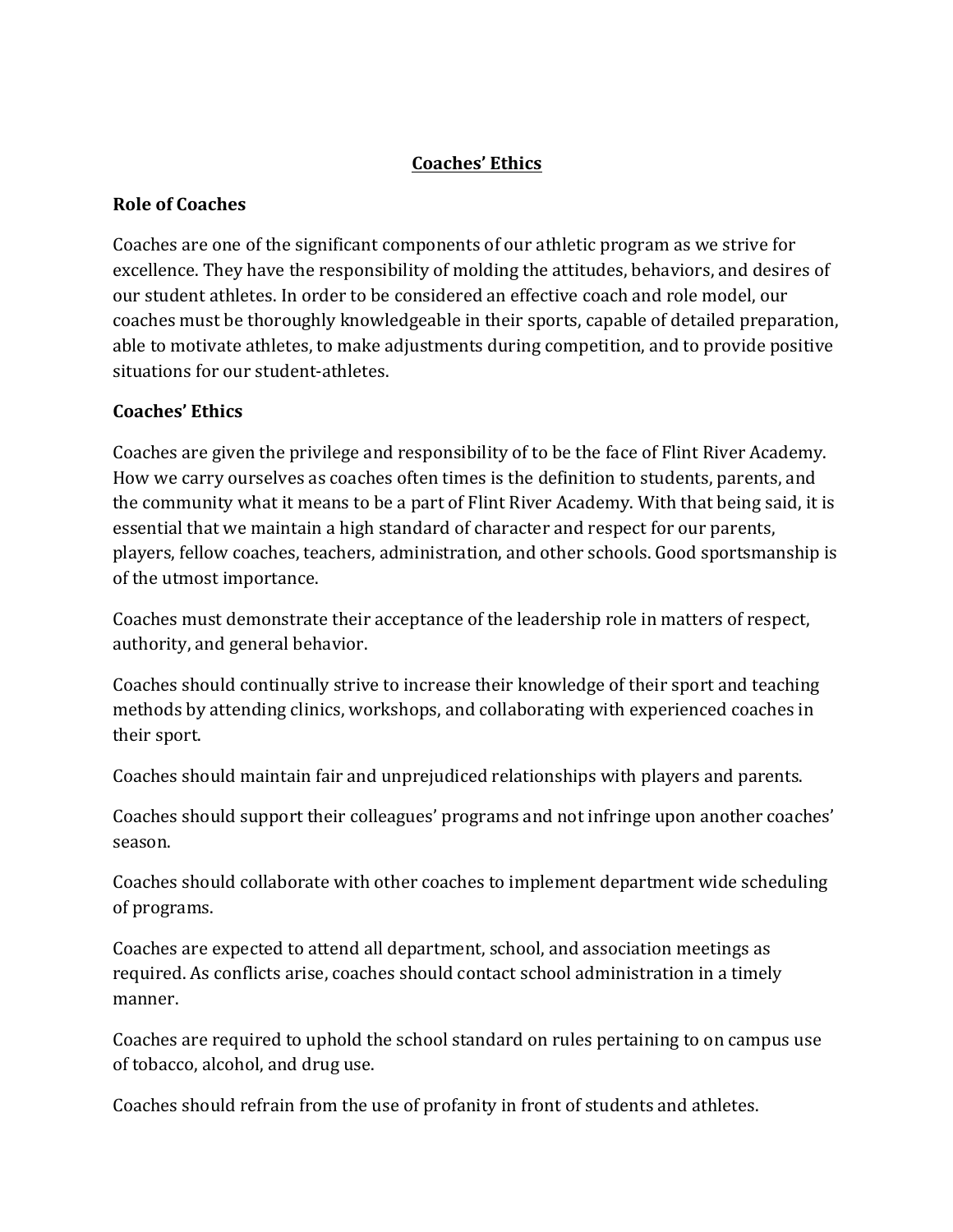## **Coaches Responsibilities**

## **GISA Policy**

Coaches must be familiar with all GISA policies concerning their sports. Coaches should be up to date on information regarding rules, meetings, start dates, allowable off season activities, and scheduling rules. All varsity coaches and assistant coaches are required to attend the GISA rules clinic concerning their sport.

## **Scheduling**

Game schedules will be published prior to the start of every season. Changes can sometimes be unavoidable, and the change or correction will be announced to players and parents as soon as possible to ensure no inconvenience.

Coaches are responsible for making their own schedules. In some cases, the Athletic Director will assist in the scheduling process.

It is important that coaches consult the school calendar and do their best to avoid conflicts.

Contracts are required for football, softball, basketball, and baseball. They are highly recommended for other sports as well.

Coaches should turn in the schedules to the Athletic Director and Head Master as soon as completed.

The Athletic Director will be responsible for scheduling officials.

If there are any changes in the schedule, coaches must contact the Athletic Director and Head Master as soon as possible for approval of change of schedule.

Coaches should contact opposing teams on their schedules to verify dates, times, and locations. Contracts will help eliminate or lessen conflicts, issues, and financial loses.

## **Off Season Scheduling**

Coaches are encouraged to conduct off-season workouts and promote individual and team camps. Coaches are encouraged to send all levels of their programs to camps.

Scheduling off-season workouts should be done in coordination with the entire athletic and school calendar in mind. The sport of season will have priority over all other sports.

Scheduling and use of the gym is done on a first come, first serve basis. Should two programs need the gyms at the same time in the offseason, then the two must share gym space. In sports seasons will have priority use for any athletic facility.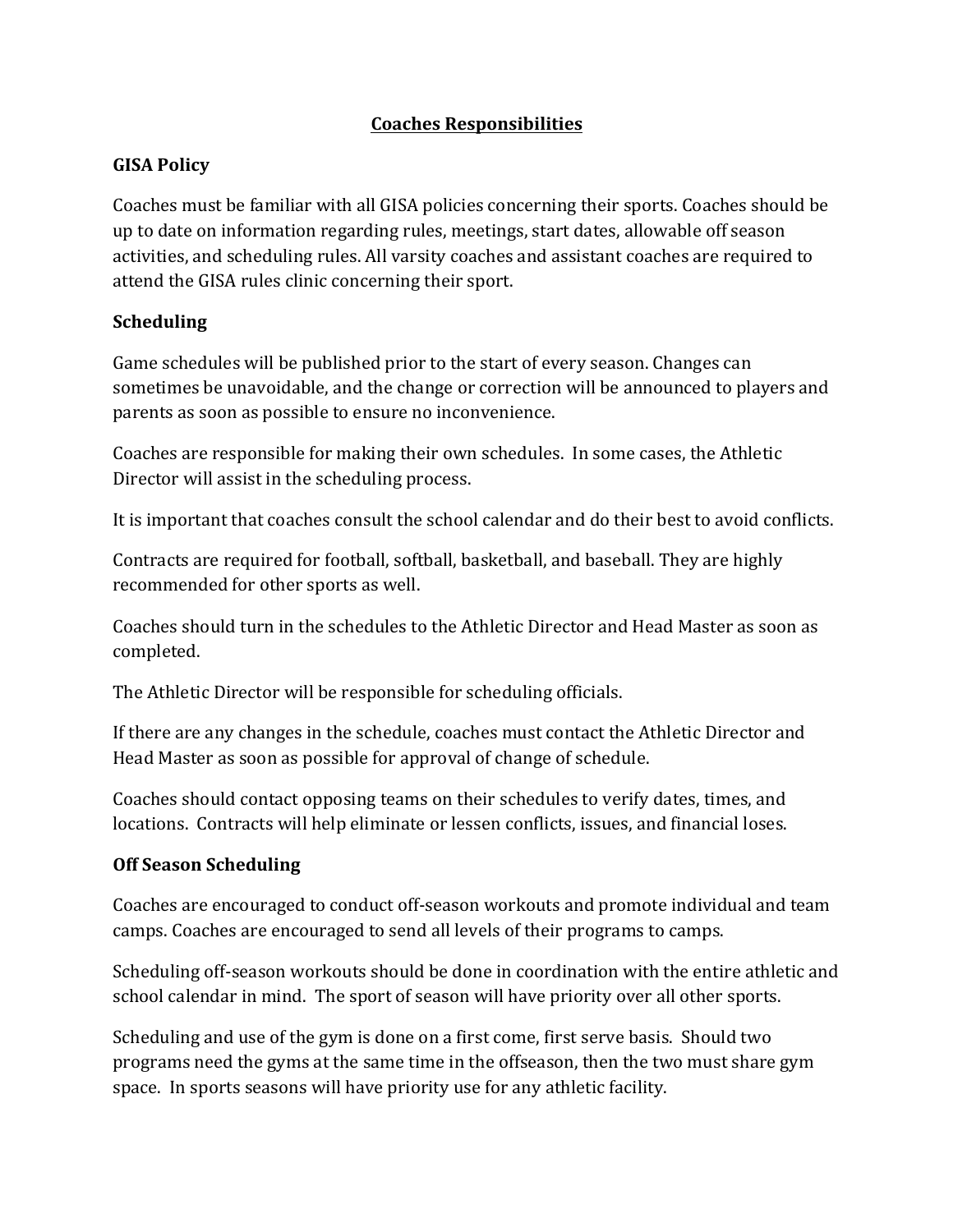Schedule priority for spring practices will be given to teams whose sport falls next on the academic calendar. For example, March and April will be allocated for baseball, track, tennis, golf and May for football, softball, cheerleading and June for basketball. Again, the sport in season has priority over all other sports.

It is important for coaches to find the best camp for the most reasonable price, knowing that Flint River relies on the same athletes to attend multiple camps.

Any offseason scheduling should be approved by the Athletic Director and Head Master.

## **Tryouts**

Tryouts need to be announced several weeks in advance. Coaches should remind all prospective players that they need a physical form and medical insurance form on file to participate. Prospective participants will not be allowed to tryout if these forms are not on file in the office. Students will need to be academically eligible to be considered for tryouts.

Coaches should have a detailed plan and evaluation method if conducting tryouts.

Once a team is selected, coaches should turn in rosters for the approval of the Athletic Director and Head Master.

## **Pre-Season Parent Meetings**

Coaches should meet with parents once teams have been selected to discuss policies and procedures before the season starts.

Parents should be informed of program expectations, eligibility, scheduling, and communication protocol.

Coaches should emphasize the need for communication and sportsmanship for all parties involved in the program.

## **Practices**

Coaches are expected to have well-organized practices that have a plan toward meeting the instructional needs for the team.

Coaches should have a written plan, should be on time, and not exceed scheduled practice times.

Coaches should check with the Athletic Director when scheduling facilities.

Sunday practices are not allowed without the approval of Headmaster.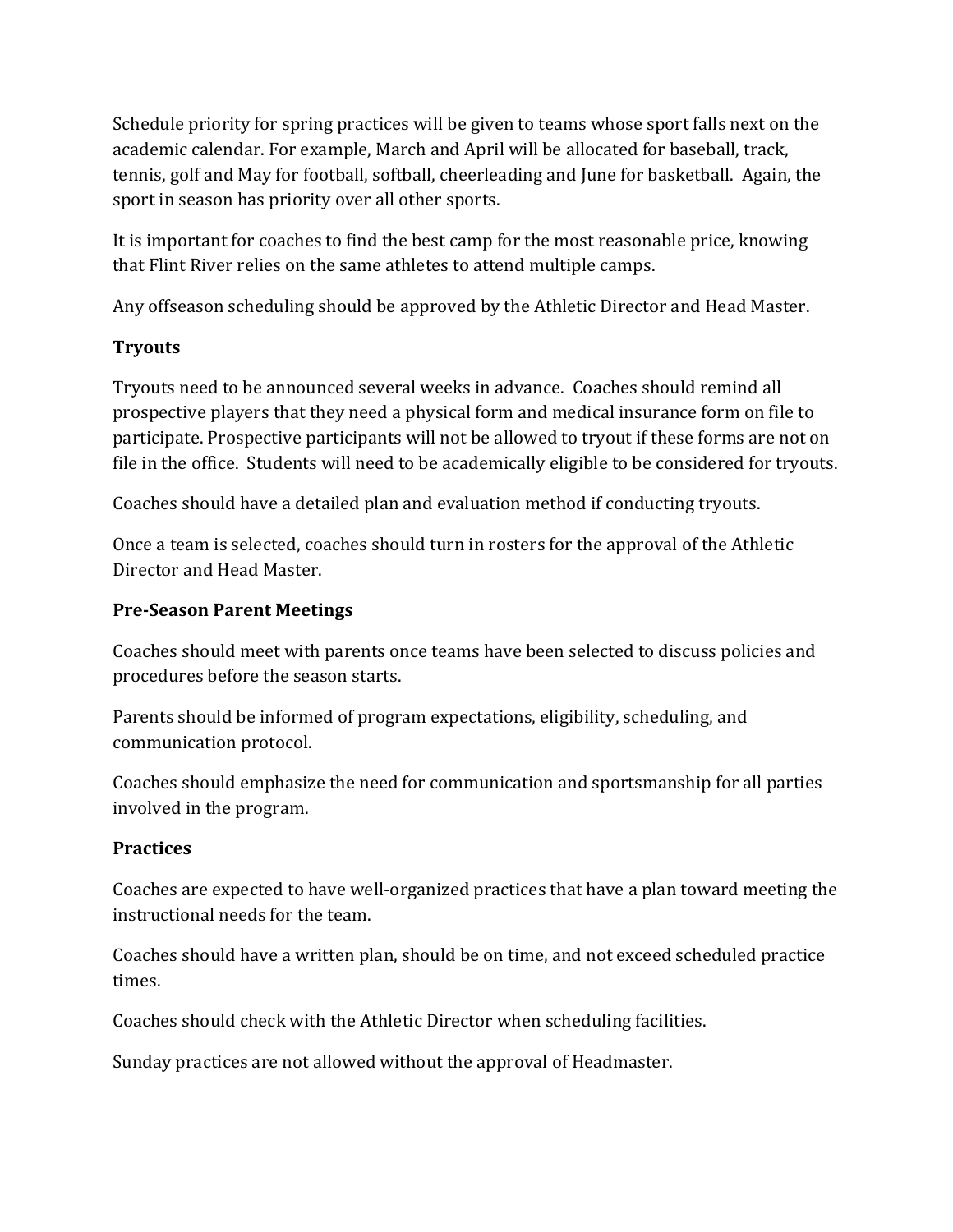Practices during exams week are highly discouraged. There will be no practices or sporting activity past 5:00 p.m. during exams week.

Coaches have discretion over allowing an athlete game playing time due to attendance at practice.

Coaches are required to make athletes have a ride home from practice. Athletes should be picked up before the coach leaves.

## **Eligibility**

GISA requires an eligibility report on all student-athletes.

Coaches will regularly check for academic progress on all athletes. Coaches own the student athletic's grade and will be proactive to ensure the student is doing everything required to maintain his/her eligibility.

Coaches will be notified by administration if an athlete is ineligible.

As needed, coaches will organize study halls for athletes whose grades are in poor standing.

Athletes who are deemed ineligible are not allowed to participate in any organized team workouts or function in or out of season until eligibility has been reestablished. See page on FRA eligibility.

## **Fundraisers**

Fundraisers are designed to supplement program needs. Coaches are allowed to for their program but a detailed plan of fundraising must be submitted to the Athletic Director and Head Master approval.

No fundraiser that carries the Flint River name will be allowed without the approval from the Head Master and Board of Directors.

## **Equipment and Uniforms**

Coaches are responsible for ordering, maintaining, and storing equipment needed for their sport. 

Sports equipment is not to be used without supervision.

Coaches are responsible for the distribution and collection of all team uniforms.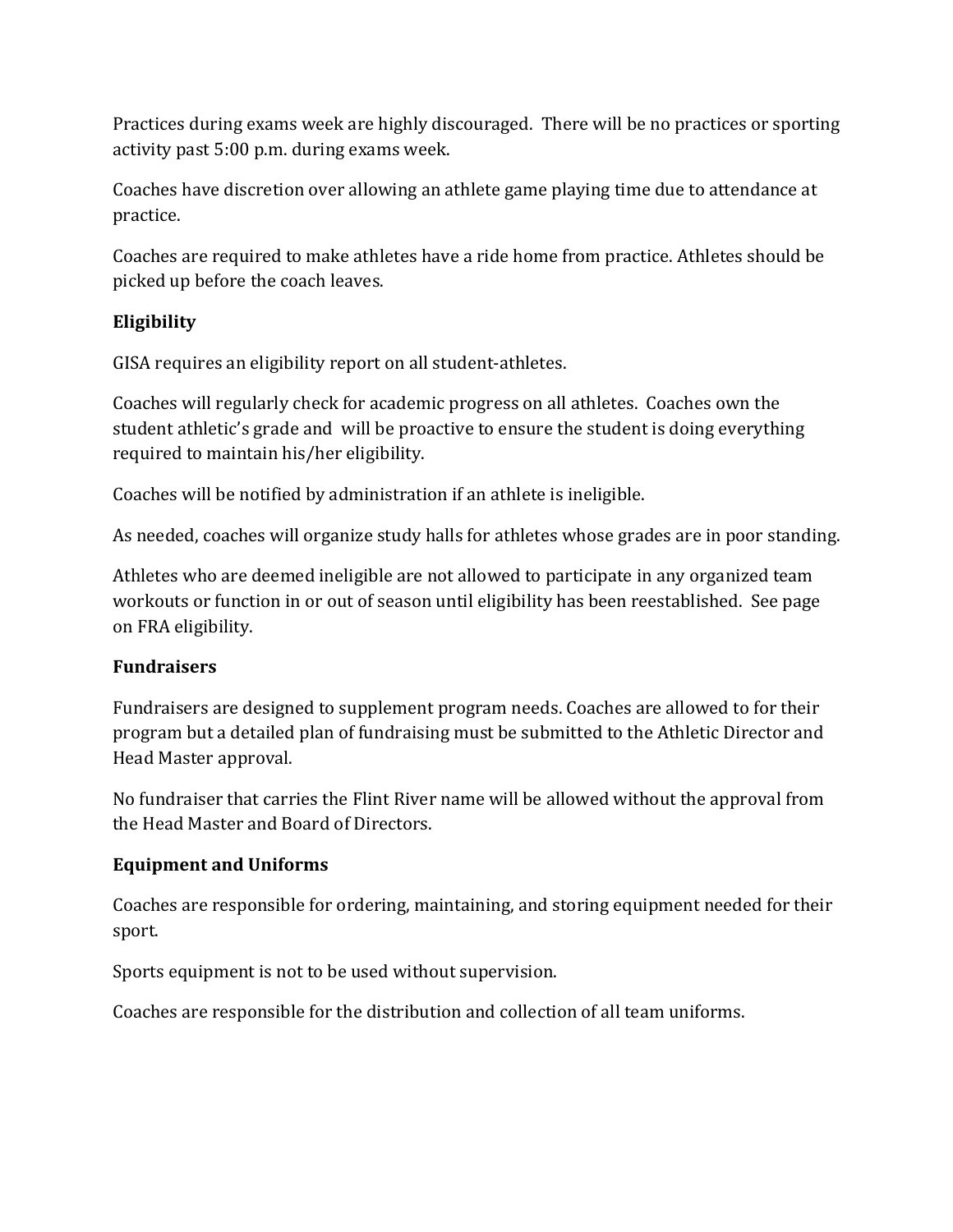Coaches should work with the Athletic Director on uniform needs on all levels of the program. Players are responsible for the loss or damage of uniforms. Report cards, transcripts, etc. will be held until player has returned or paid for any missing uniform or equipment.

Athletic Fees for each sport are subject to change on a yearly basis. See page 3 of Enrollment Contract.

## **Transportation**

The Athletic Director will work with the coaches and transportation director on travel arrangements. 

Coaches are responsible for filling out and distributing travel forms.

Coaches are responsible for scheduling athletes' dismissal times and are encouraged to schedule reasonable dismissal times for travel.

At least one coach should be on the bus when athletes are being transported to events.

Coaches are discouraged from to drive their vehicle to an away contest unless they are not on site as bus leaves, or are hauling equipment. Coaches will not be reimbursed for this type of travel mileage.

All travel to and from games will be with the team on the bus with following exceptions:

1. Traveling with parents back from a game with prior approval of coach.

2. Return travel with parents of a friend with accompanying approval in

writing from the parents.

3. Special situations, which have prior approval from the coach, Athletic Director, and Headmaster.

Coaches are responsible for the removal of equipment and cleaning of bus upon return home. 

Scheduling transportation for summer camps or workouts is done on a first come, first serve basis. The sports in season will have scheduling priority.

## **Evaluations**

At end of every season, coaches are encouraged to evaluate their entire program.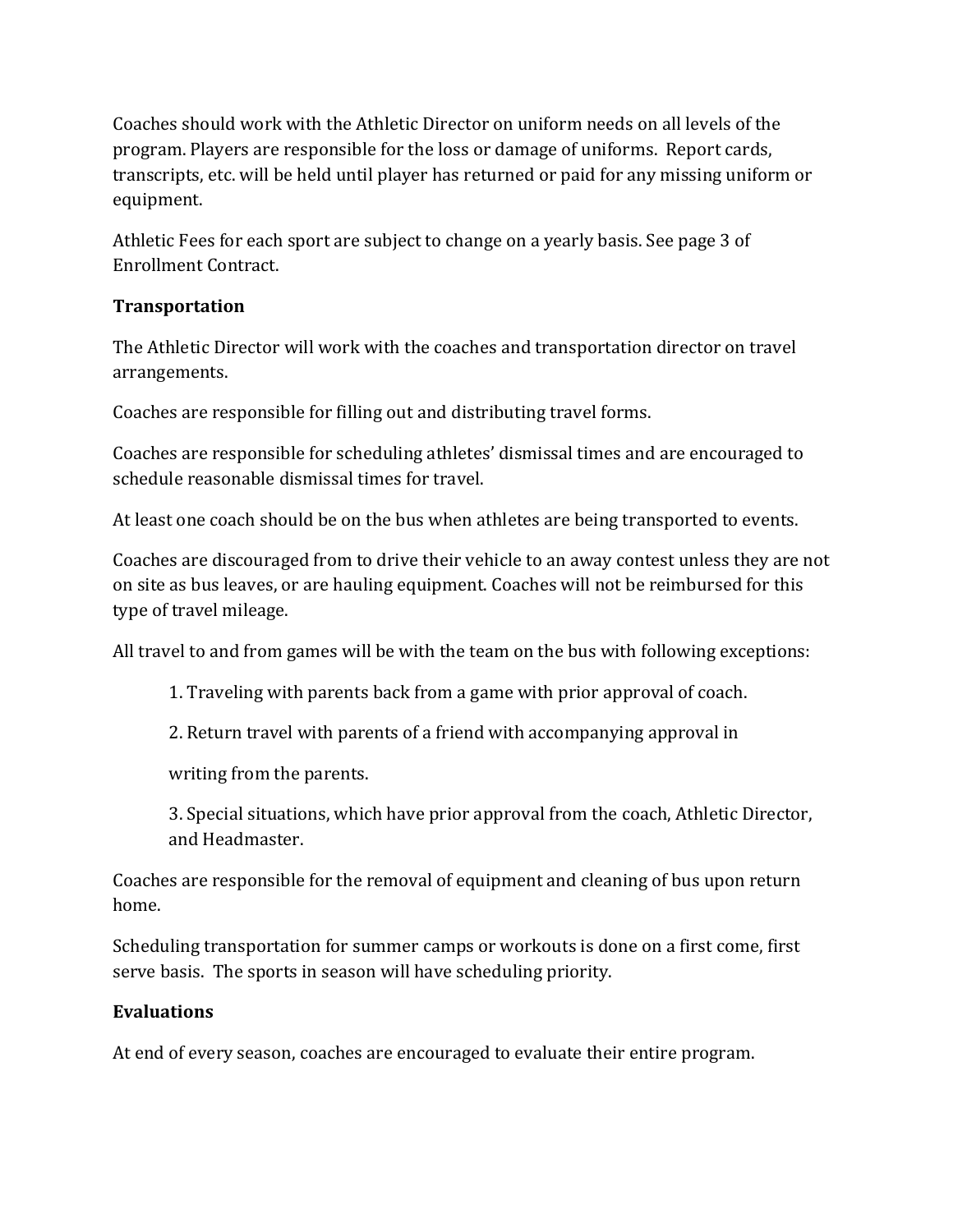Staffing and equipment needs should be made known to the Athletic Director and Head Master. 

Coaches are required to evaluate their assistant and sub varsity coaches.

At the end of every season, the Athletic Director will meet with each varsity coach and evaluate his or her overall program.

### **Discipline**

Team and player discipline is the responsibility of the coaching staff.

Should player or parent issues arise, coaches should deal with them as quickly as possible. If a meeting is needed, coaches should arrange to have a fellow coach or the Athletic Director present.

Player dismissal is a serious matter. A player should only be dismissed if his or her action threatens the entire team and only after every avenue of communication between coach, player, parent, and administration has been exhausted.

Any student receiving an out-of-school suspension or in school supension will not be allowed to participate in any aspect of their sport for each day of the suspension.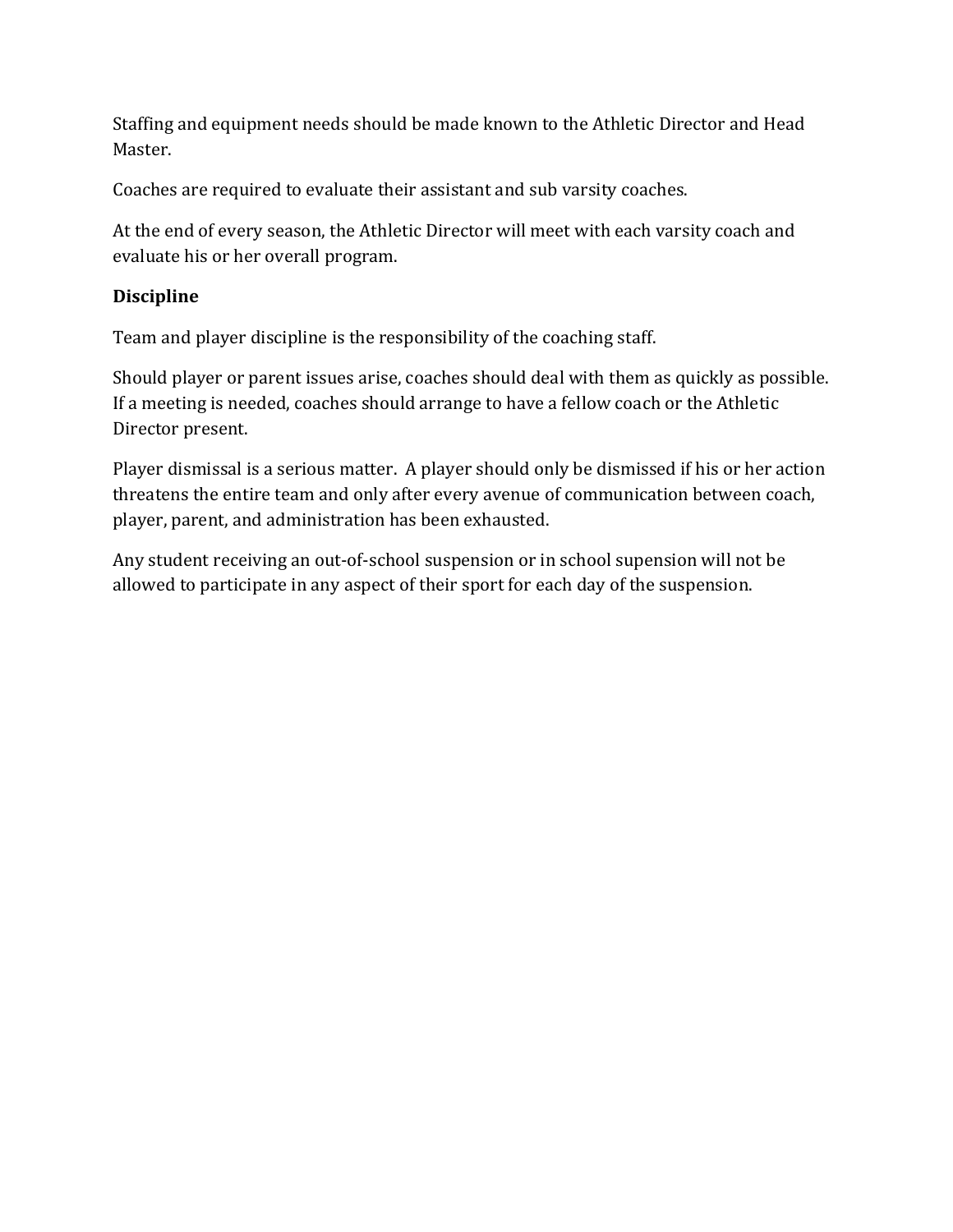## **Description of Flint River Academy Athletic Program**

### **Affiliation**

### Georgia Independent School Association

### **Programs Offered**

1. High School (grades  $9 - 12$  grades with  $8<sup>th</sup>$  grade eligible)

At the IV level of development of skills and traits, more emphasis will be placed on the development of the individual athlete and team success. Coaches are encouraged to play everyone in most games. However, circumstances may prohibit them from doing so, such as the athlete's individual ability, poor or negative attitude, and/or lack of commitment to the team.

At the Varsity level, we desire to further develop character, athletic skills, teamwork, and sportsmanship as we strive to field high quality and competitive teams in all sports. Emphasis is placed more on winning, as playing time is not guaranteed at this level.

## **Boys**

Fall: football

Winter: basketball, cheerleading

Spring: baseball, track & field, tennis, golf

## **Girls**

Fall: softball, cheerleading

Winter: basketball, cheerleading

Spring: track & field, tennis, golf

2. Middle School  $(6<sup>th</sup> - 8<sup>th</sup>$  grades)

At the Middle School level our desire is to provide quality instruction in the beginning the early development of the athletes' talents. This instruction is fulfilled through teaching fundamental skills, developing character traits such as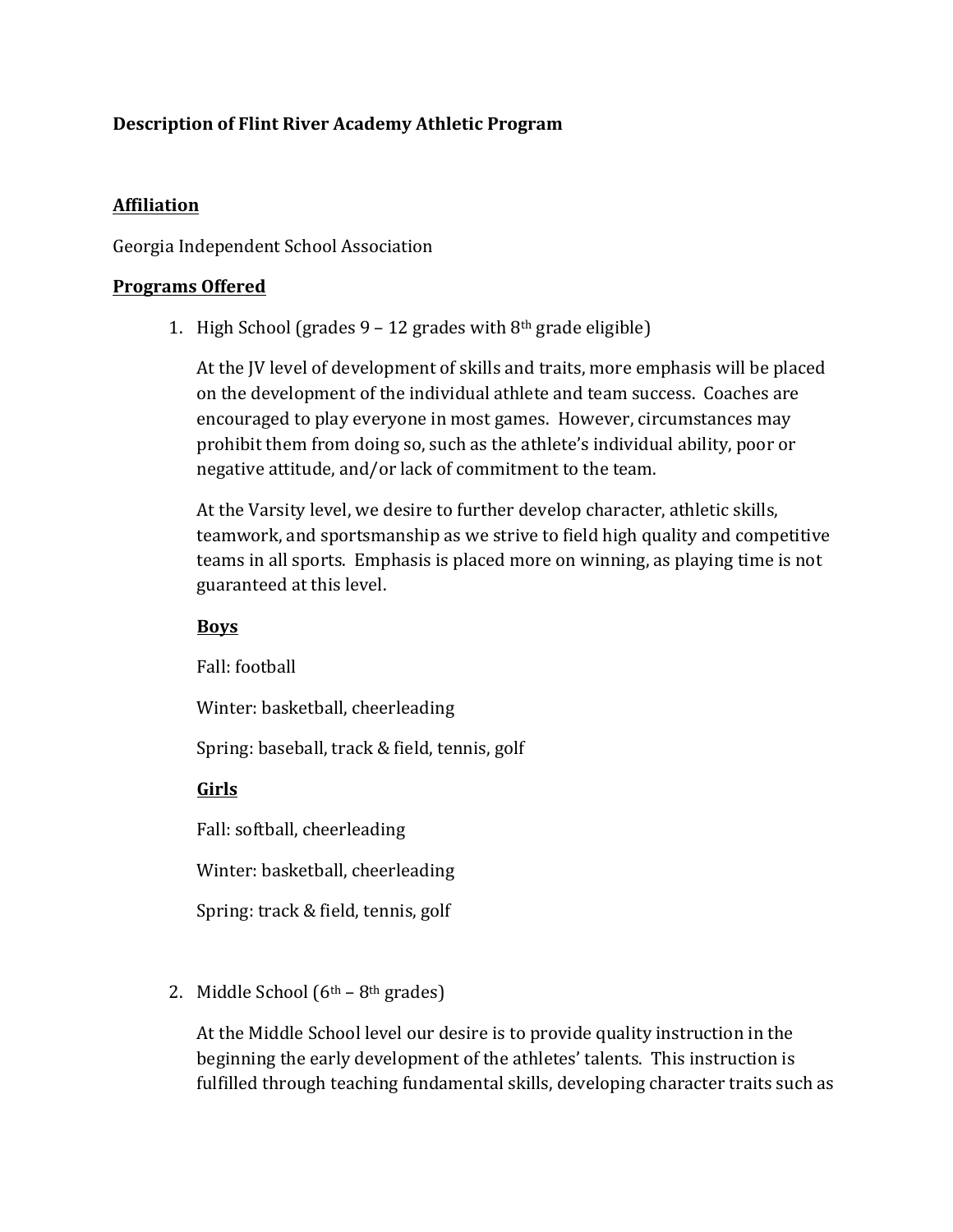persistence, dependability, dedication, self-control, teamwork, and emphasizing the active participation of each athlete.

All student athletes who are actively involved, such as attending all practices, will be given adequate playing time, at the coaches' discretion. This does not mean equal playing time, but coaches are strongly encouraged to play everyone in each game.

#### **Boys**

Fall: football

Winter: basketball, cheerleading

Spring: baseball, track & field, tennis, golf

## **Girls**

Fall: softball, cheerleading

Winter: basketball, cheerleading

Spring: track & field, tennis, golf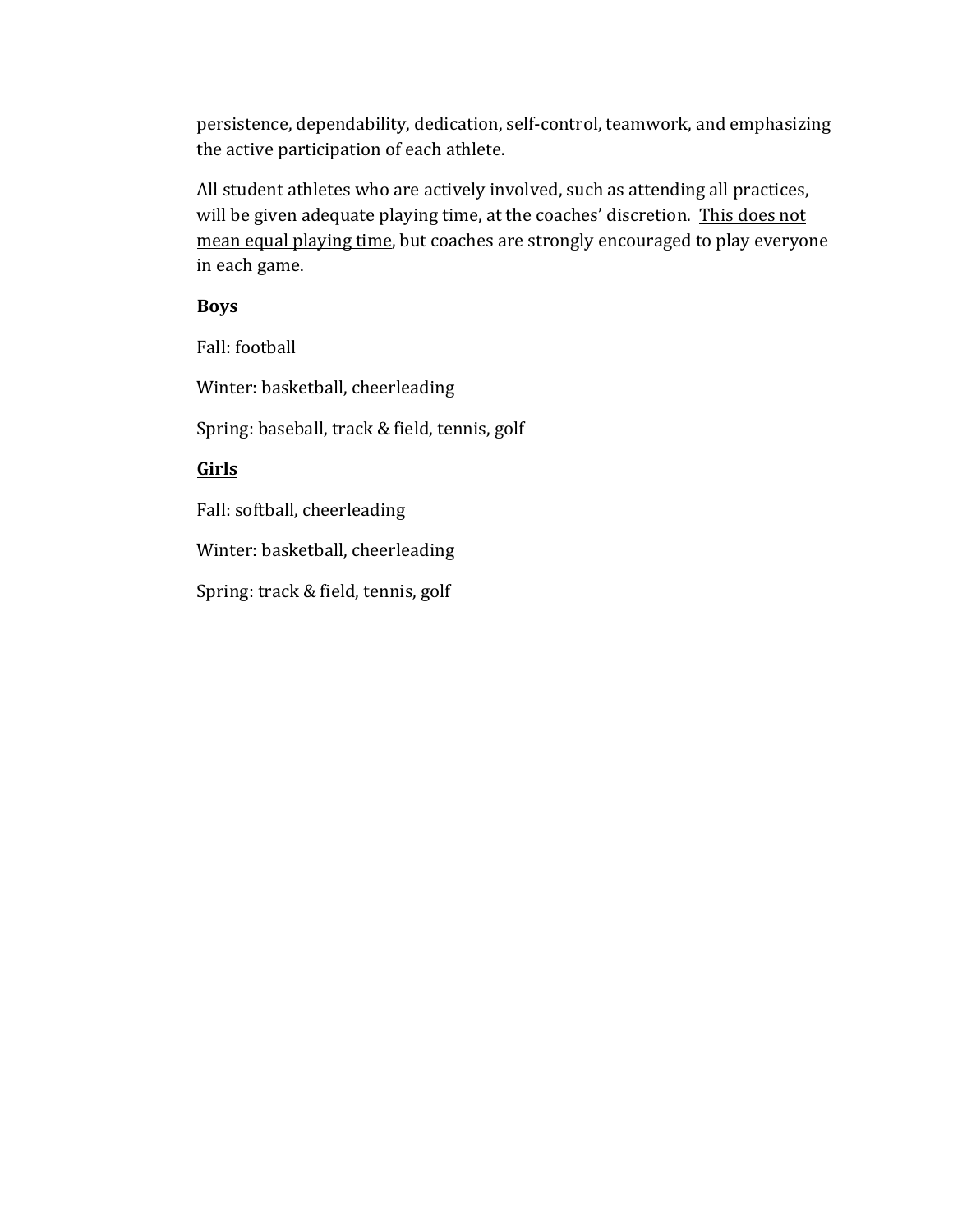## **Flint River Academy Organizational Hierarchy**

### **Organizational Structure**

Board of Directors

Headmaster- oversees the total school program, which includes athletics and extracurricular activities 

Assistant Headmasters

Athletic Director- administrates and supervises the athletic program

Head Coaches- oversees the entire program of his/her sport, including instruction; aiding the JV and MS level coaches with development, practices, systems of play, etc.

Assistant Coaches- assists and supports the head coaches in the implementation of their programs and their programs in practices, games, etc.

#### **Selection of Coaches**

Flint River Academy with hire and retain coaches at all levels based on the following criteria:

They must agree with and uphold the philosophy of FRA and the athletic program.

They must be the best qualified, knowledgeable, and experienced person available.

All non-staff coaches (including parent coaches) must meet the following requirements:

- a. Approval of Athletic Director and Head Master
- b. Complete a background check.

## **Selection of Assistant Coaches**

Any assistant coach, whether a school staff member or a volunteer, must be approved through the Headmaster, athletic director, and the head coach.

Assistant coaches will subscribe to the same code of conduct as expected from the head coach. 

If parents have volunteered or have been asked to help a coach, the duties of the parent must be clear and must not conflict with the coaching philosophy of the coach.

All volunteer coaches must fill out an application to be able to assist in any sport. The head coach, athletic director and headmaster will evaluate each applicant.